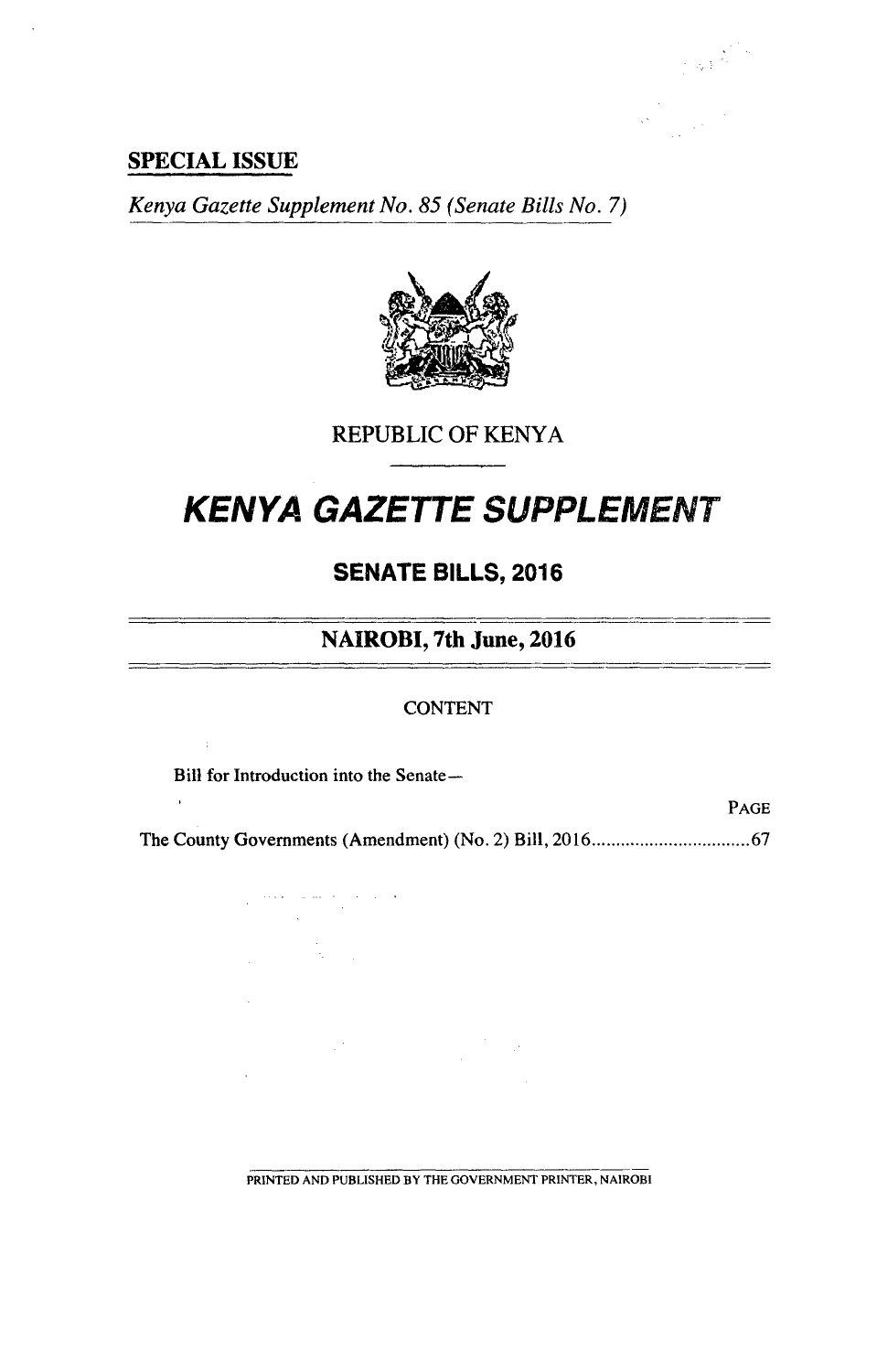# **THE COUNTY GOVERNMENTS (AMENDMENT) (No.** 2) **BILL, 2016**

### **A Bill for**

**AN ACT of Parliament to amend the County Governments Act to provide for the procedure for the disposal of a report of a Commission of Inquiry established under Article 192(2) of the Constitution and to provide for the termination of a suspension of a county government under Article 192(4) of the Constitution; and for connected purposes.** 

**ENACTED** by the Parliament of Kenya as follows-

1. This Act may be cited as the County Governments Short title (Amendment) (No. 2) Act, 2016.

2. The County Governments Act, in this Act referred Amendment of section 123 of No. to as the "principal Act", is amended in section  $123$  by deleting subsections (7), (8), (9) and (10) and substituting therefor the following new subsections—

(7) The Commission shall inquire into the term before it within three months of its matters before it within three months appointment and report on the facts and submit its recommendations to the President.

(8) Where the Commission does not recommend the suspension of a county government, the President shall, within seven days of receipt of the report of the Commission under subsection (7), submit to the Speaker of the Senate—

- (a) the report and the recommendations of the Commission; and
- (b) the petition for suspension of the county government.

(9) Where the Commission recommends the suspension of the county government, the President shall, within seven days of receipt of the report of the Commission under subsection (7), submit to the Speaker of the Senate—

(a) a memorandum stating whether or not the President is satisfied that justifiable grounds exist for suspension of the county government;

17 of 2012.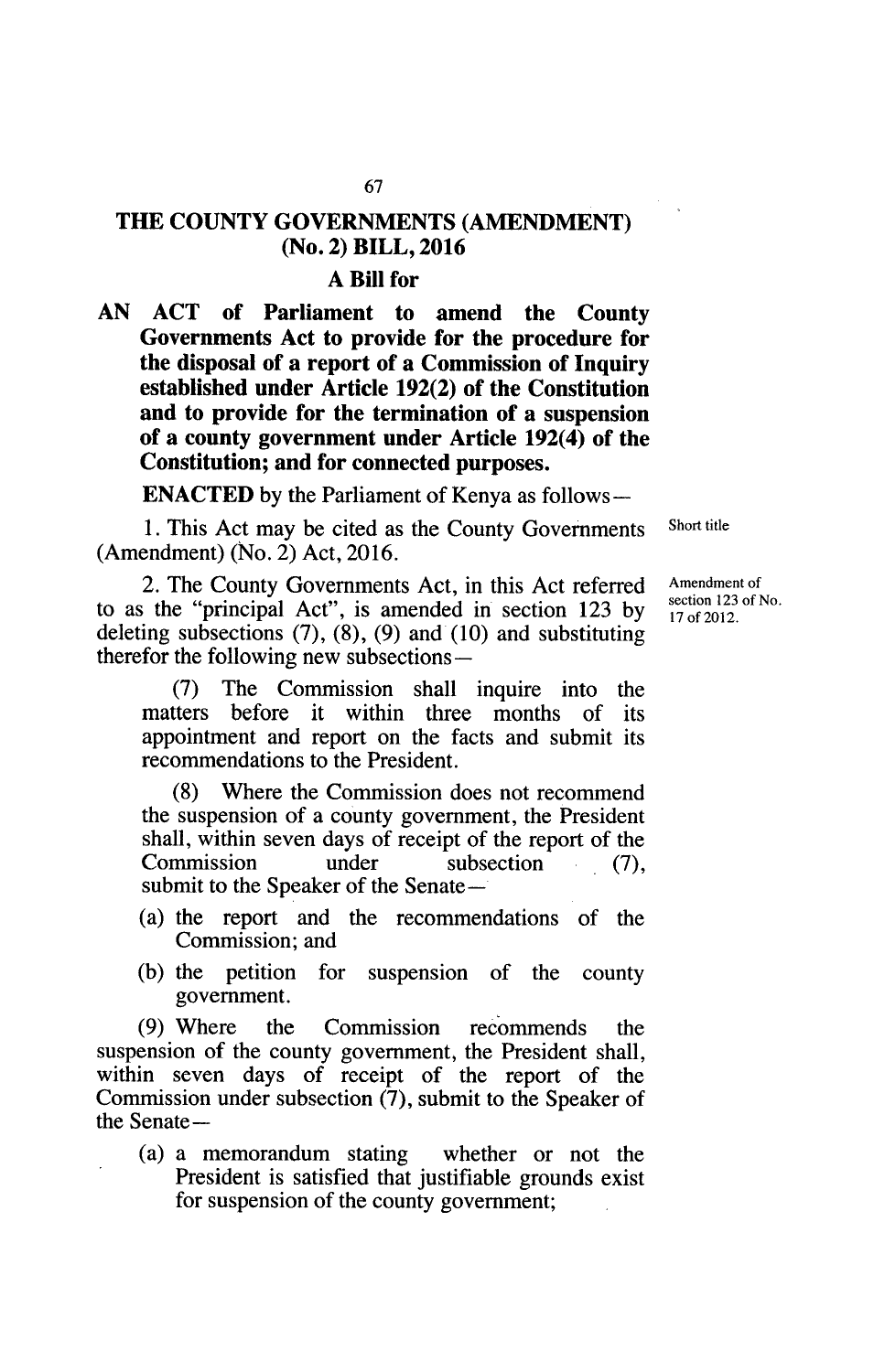- $(b)$  the report and the recommendations of the Commission; and
- $(t)$  the petition for suspension of the county government.

Where the President, in the memorandum submitted under subsection (9)(a), is satisfied that justifiable grounds exist for the suspension of a county government, the Speaker of the Senate shall refer the documents received under subsection (9) to the relevant committee of the Senate for consideration.

 $(11)$  The committee shall, within fourteen days of receipt of the documents under subsection (10), consider the documents and make its recommendations to the Senate on whether or not the Senate should authorise the suspension of the county government.

(12) An authorisation by the Senate under subsection (11) shall be by a resolution adopted in accordance with the provisions of Articles 122 and 123 of the Constitution.

Upon authorisation of the suspension of a county government by the Senate in terms of Article 192(2) of the Constitution, the President shall, by notice in the Gazette, suspend the county government for a period not exceeding ninety days, or until the suspension is terminated earlier by the Senate in accordance with Article 192(4) of the Constitution.

Where the Commission does not recommend the suspension of a county government or where the President is not satisfied that justifiable grounds exist for suspension of a county government, the Senate may consider any other recommendations of the Commission not relating to whether or not the county government should be suspended and make a determination on the way forward with respect to those recommendations.

3. The principal Act is amended by deleting section Amendment of section 129 of No. 129 and substituting therefor the following new section  $\frac{17}{17 \text{ of } 2012}$ .

suspension by the<br>Senate.

Termination of **129.** (1) Pursuant to Article 192(4) of the Constitution, the Senate may at any time terminate the suspension of a county government.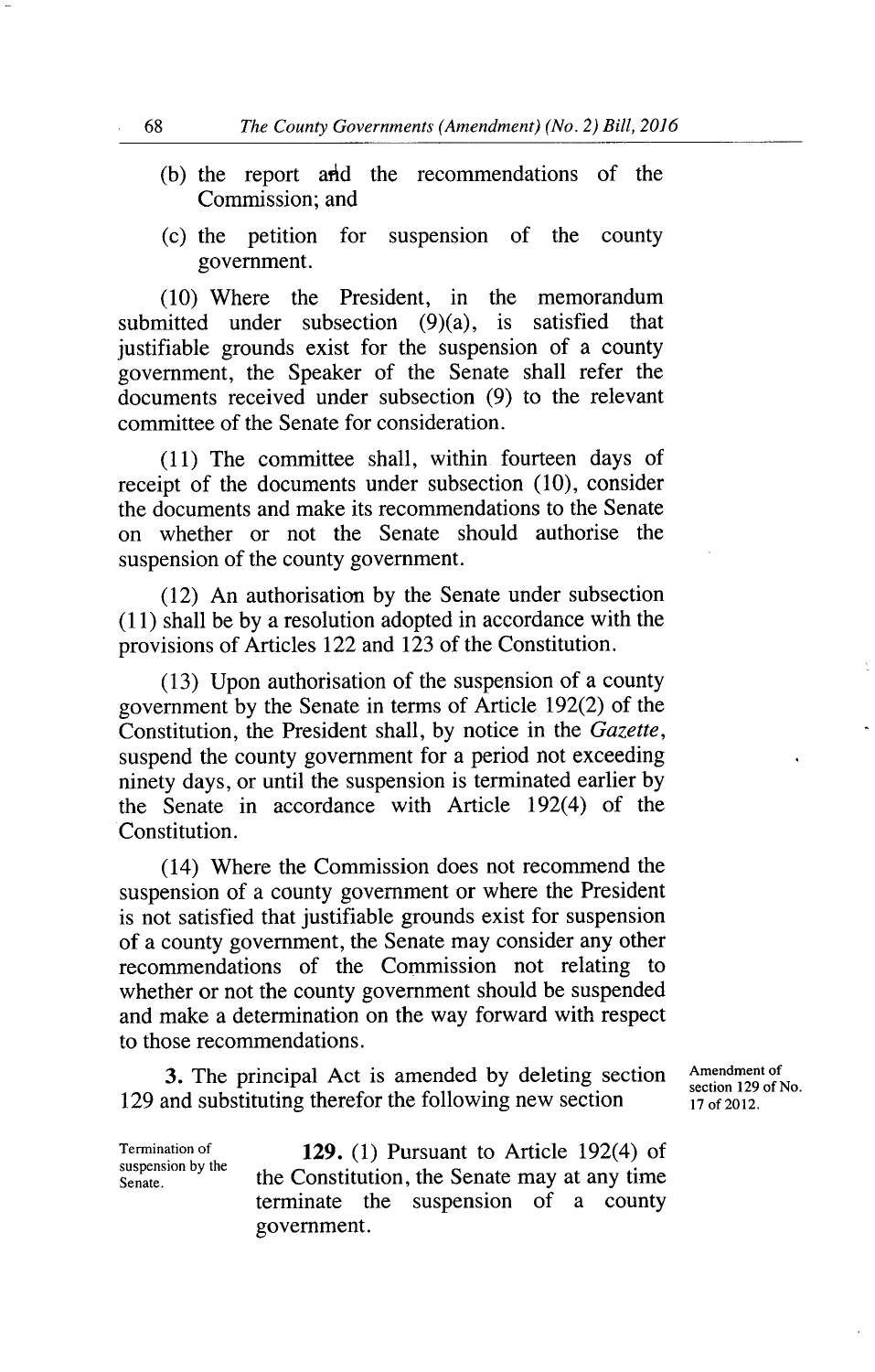A member of the Senate may move a motion for the termination of a suspension under subsection (1).

Where a member gives notice of a motion under subsection (2), the Speaker of the Senate shall refer the proposed motion to the relevant select committee of the Senate to consider the proposed termination of the suspension of the county government and to make recommendations as to whether or not the Senate should terminate the suspension of the county government.

 $(4)$  The committee under subsection  $(3)$ shall report to the Senate within ten days of referral of the proposed motion to the committee.

 $(5)$ In considering the proposed termination under subsection (3), the committee shall invite representations from the members of public, the Interim County Management Board and any other relevant person.

 $(6)$  A motion under subsection  $(2)$  shall be moved upon the tabling of the report of the committee under subsection (4).

If the motion is supported by a majority of all the county delegations of the Senate, the suspension of the county government shall stand terminated.

(4) Upon the termination of a suspension of the county government—

- (a) the Interim County Management Board appointed under section 126 shall stand dissolved; and
- (b) the governor, the deputy governor, and the members of the county executive committee, the speaker and the members of the county<br>assembly shall resume their assembly shall resume functions and continue to receive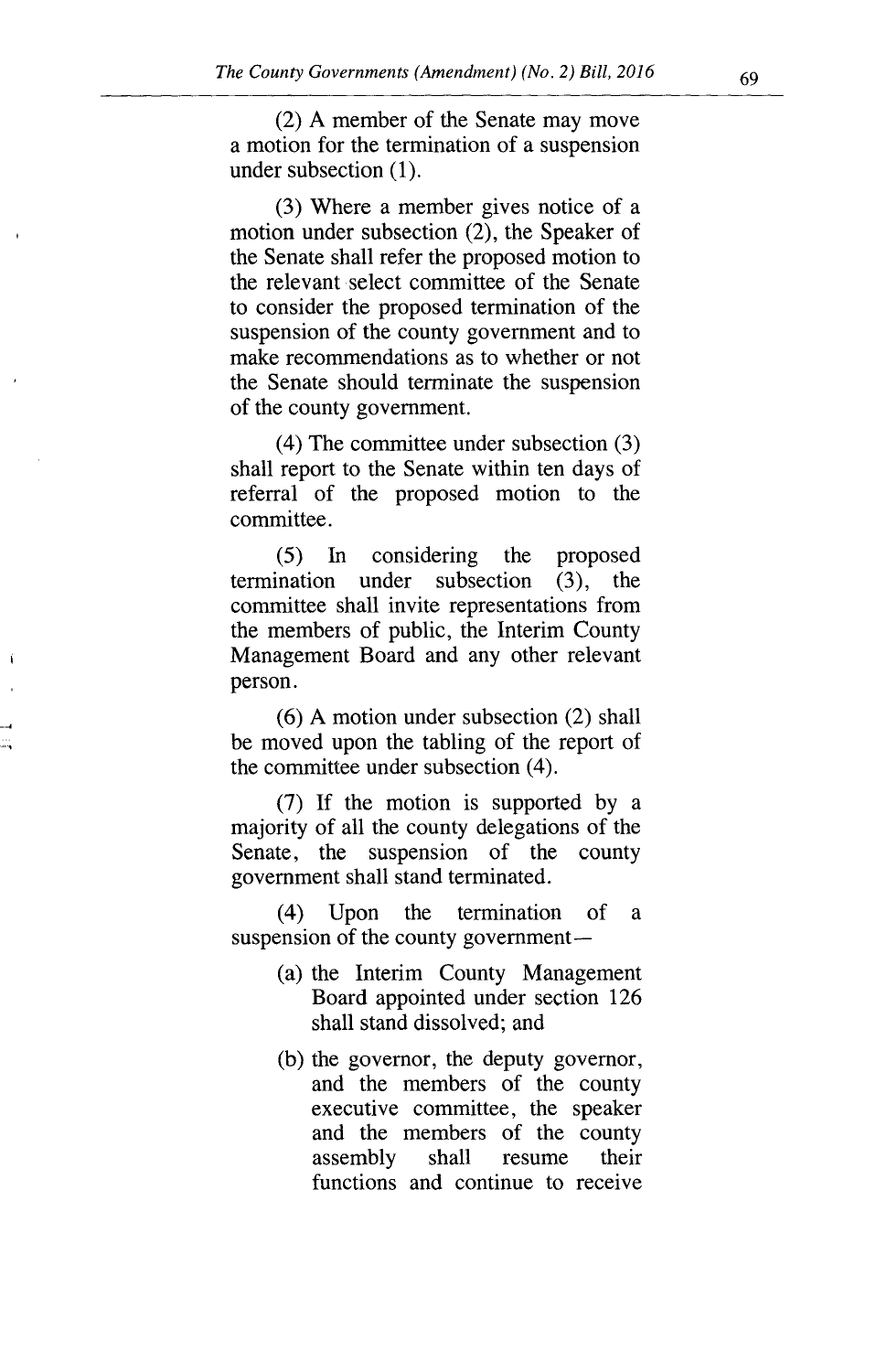$\hat{\mathcal{A}}$ 

their benefits in full from the date of termination of the suspension and shall hold office for the remainder of their term.

ł

 $\mathcal{L}_{\mathcal{A}}$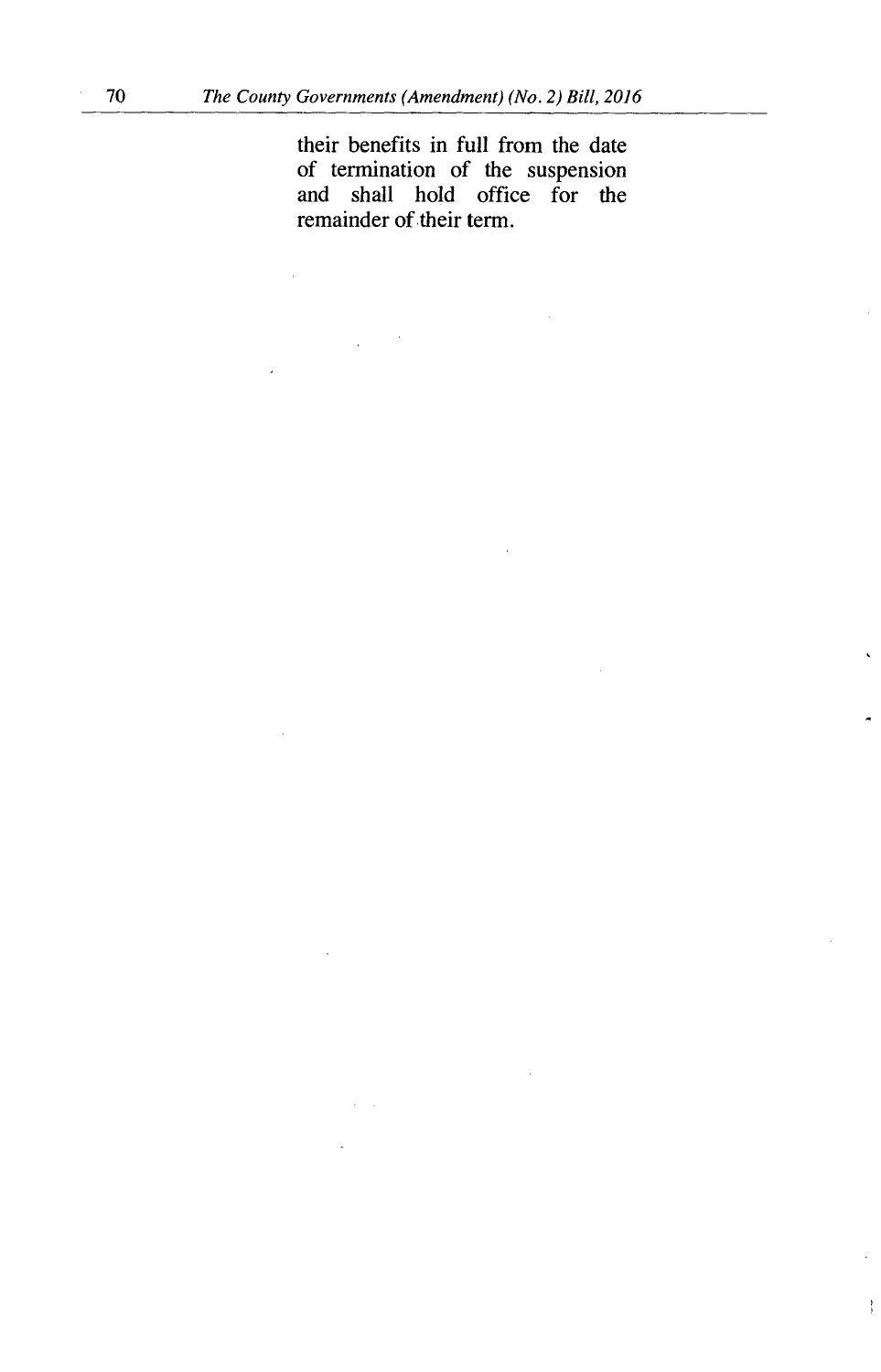# **MEMORANDUM OF OBJECTS AND REASONS Statement of objects and reasons**

The principal object of this Bill is to amend the County Governments Act, No. 17 of 2012 so as to provide for the procedure for the disposal of a report of a Commission of Inquiry established under section 123(4) of the County Governments Act, 2012, and in particular, to govern scenarios where a Commission of Inquiry does not recommend the suspension of a county government or situations where the President is not satisfied that justifiable reasons exist for the suspension of a county government.

This Bill therefore seeks to ensure that the Senate, being the body that is constitutionally mandated to protect the interests of the counties and their governments, receives the report of a Commission of Inquiry on all occasions, regardless of the nature of the recommendations of the Commission of Inquiry so as to conclusively deliberate on the recommendations that require the action of the Senate and other institutions, such as recommendations of a policy or legislative nature that would require the intervention of the Senate.

The Bill further provides for the procedure for the termination of a suspension of a county government under Article 192(4) of the Constitution which is currently not provided for in the County Governments Act.

## **Statement on the delegation of legislative powers and limitation of fundamental rights and freedoms**

The Bill does not limit fundamental rights and freedoms neither does it delegate any legislative power.

# **Statement on how the Bill concerns county governments**

This Bill seeks to amend the County Governments Act, 2012 on matters relating to the suspension of a County Government. The Bill therefore directly affects the functions and powers of the county governments set out in the Fourth Schedule to the Constitution.

The Bill is therefore one that concerns county governments in terms of Article  $110(1)(a)$  of the Constitution.

### **Statement that the Bill is not a money Bill, within the meaning of Article 114 of the Constitution**

This Bill is not a money Bill within the meaning of Article 114 of the Constitution.

Dated the 25th May, 2016.

MUTULA KILONZO, JNR.

*Member, Committee on Legal Affairs and Human Rights.*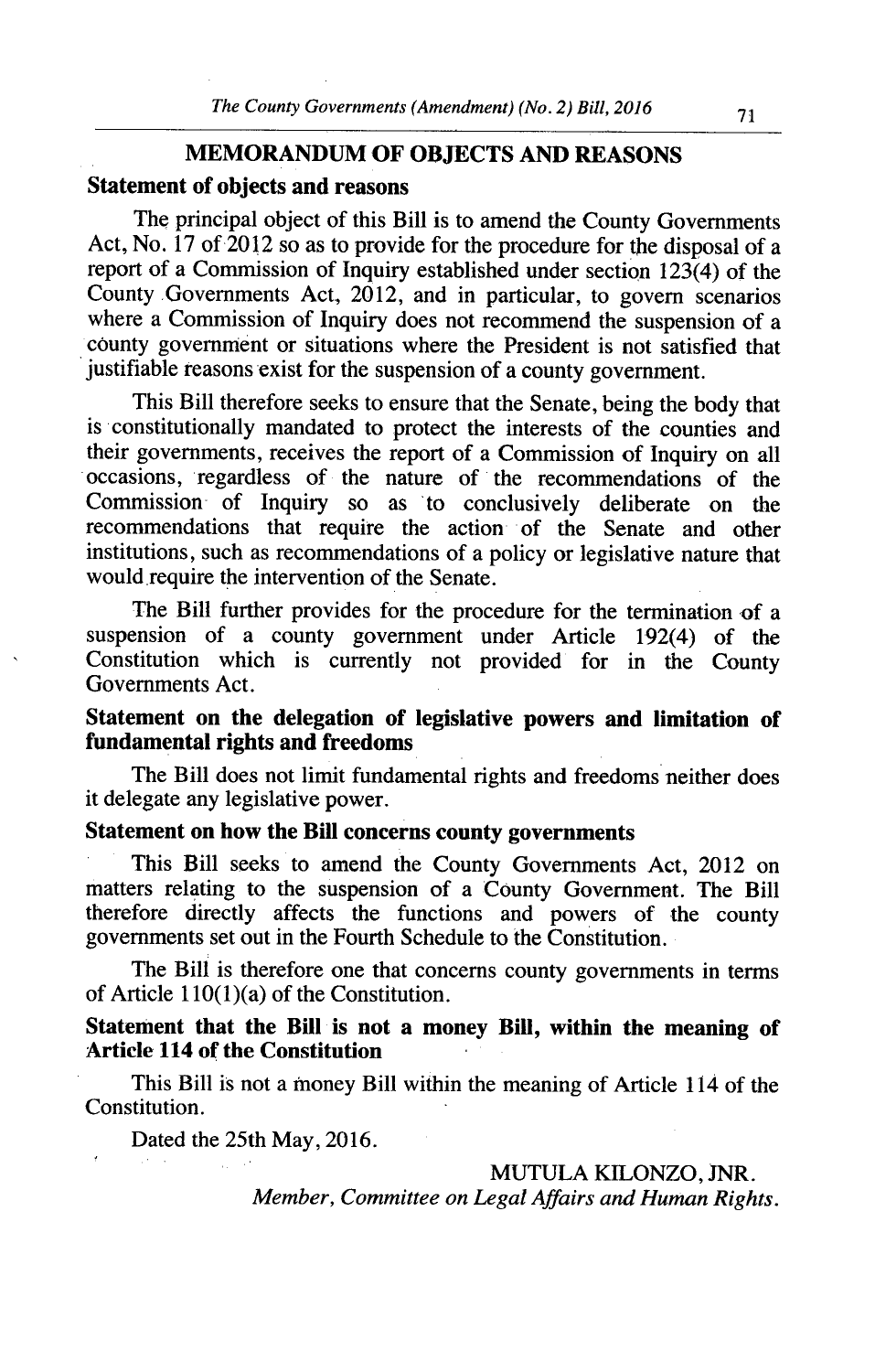*Section 123 of No. 17 of 2012 which it is proposed to amend-*

### **123. Suspension of county government in exceptional circumstances**

(1) Subject to subsection (2), a person may petition the President to suspend a county government in accordance with Article 192 (1) (b) of the Constitution if the county government engages in actions that are deemed to be against the common needs and interests of the citizens of a county.

(2) A petition under subsection (1) shall be supported by the signatures of not less than ten percent of the registered voters in the county.

(3) The President shall, within fourteen days after receiving a petition against a county government under subsection (1), submit a report on the averments made and grounds giving rise to suspension of a county government before the apex inter-governmental body (hereinafter referred to as the apex body) established under the law governing intergovernmental relations for approval.

(4) Upon approval by the apex body, the President shall nominate members of a Commission to inquire into and investigate the situation in the county and make recommendations on the suspension of the county government and shall, after approval by Senate, appoint the members of the Commission by notice in the Gazette.

- *(5)* The Commission shall comprise -
- a chairperson, who shall be an advocate of the High Court of Kenya with at least fifteen years' experience;

 $\ddotsc$ 

- (b) the chairperson of the National Police Service;
- two persons resident in the affected county and who have not for the last ten years stood for an elective office in the affected county government, or have been an officer or employee of the affected county government; and
- (d) two other persons not resident in the affected county with experience in conflict management.

(6) The Commission shall have all or any of the powers vested in a Commission under the Commissions of Inquiry Act, and at any inquiry directed under this section, the county government in question and any member thereof shall be entitled to be heard.

(7) The Commission shall inquire into the matters before it expeditiously and report on the facts and make recommendations to the President.